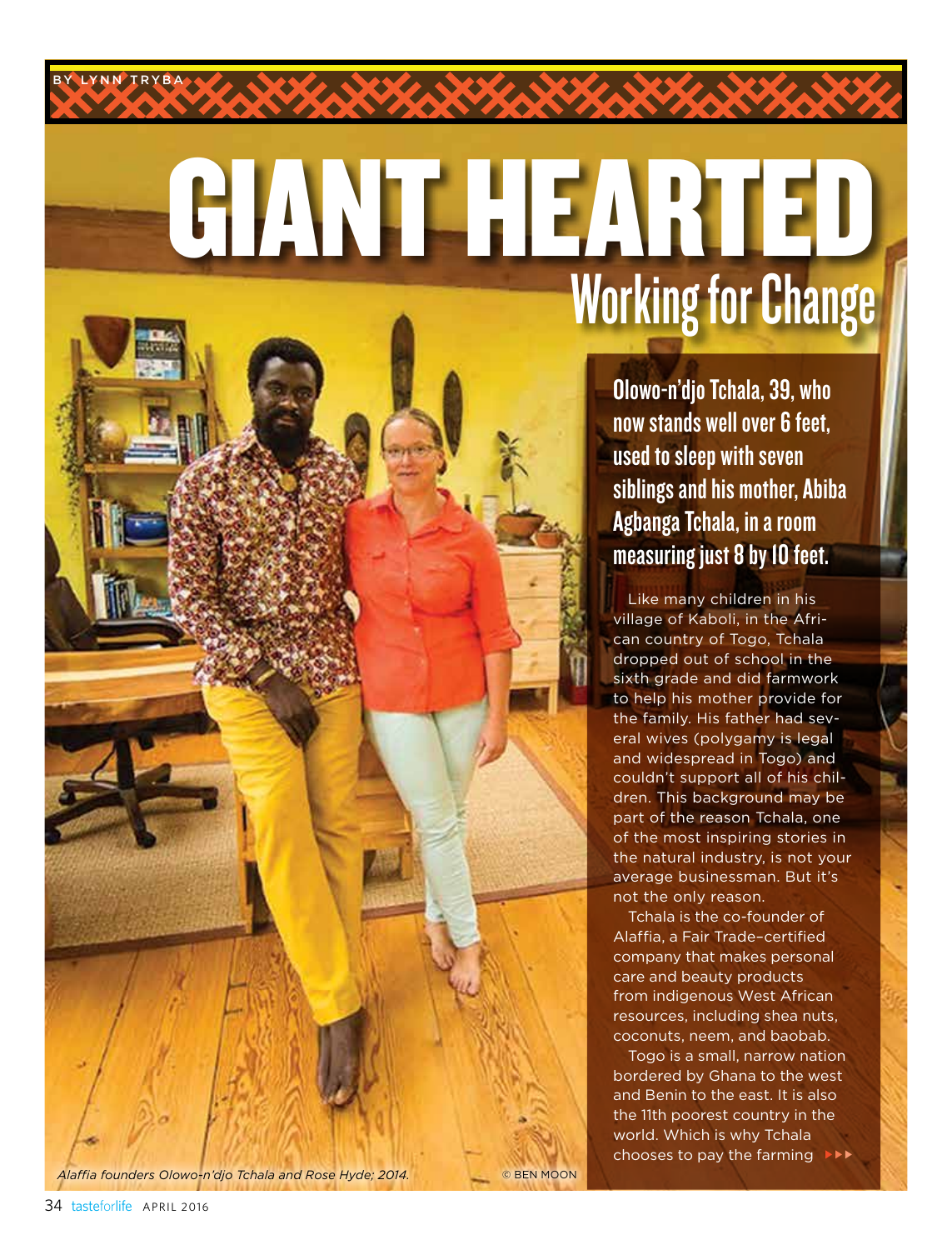

*Top Left: Maternal Health Project recipients; Kadambara, Togo, 2012. Top Right: Rose Hyde and Olowo-n'djo Tchala arrive at Alaffia Village; Sokodé, Togo, 2015. Bottom Left: Olowo-n'djo Tchala gives a bike to a student participating in the Bicycles for Education Project; Togo, 2010. Bottom Right: Students greet Alaffia founders Rose Hyde and Olowo-n'djo Tchala; Kaboli, Togo, 2015.*

collectives there 15 to 25 percent more than market price on some materials, including shea nuts. The female workers in his Alaffia Shea Butter Cooperative handcraft the raw ingredients into shea butter using traditional methods used by the women of Togo for centuries. They, too, receive generous salaries more than four times the average family income in Togo.

After the ingredients are made into finished skin and hair products at Alaffia's headquarters in Olympia, WA, Tchala keeps the prices affordable so that more Americans buy them. He figures that with the

increased demand, more women in Togo can stay employed and help support their families.

So far, his calculus has worked. Alaffia experiences double-digit growth each year, even while Tchala remains less concerned about profit than he is about human dignity, empowerment, and improving the lives of his people, the ones he left behind as a young man, the ones he can't forget.

"This is why we can't have investors," he explained. "At the end of the day, we have to compete in the market, but our priorities are different." Not your average businessman, indeed.

"Making more money doesn't matter to us," said Tchala's wife, Prairie Rose Hyde, who cofounded Alaffia. What the couple is most interested in, she said, is reaching a place of equilibrium within the business that will allow them to focus on figuring out ways to help others do similar things in other places.

### Empowering Change

Alaffia channels money back to Togolese villages to fund community empowerment and gender equality projects. **EEE**